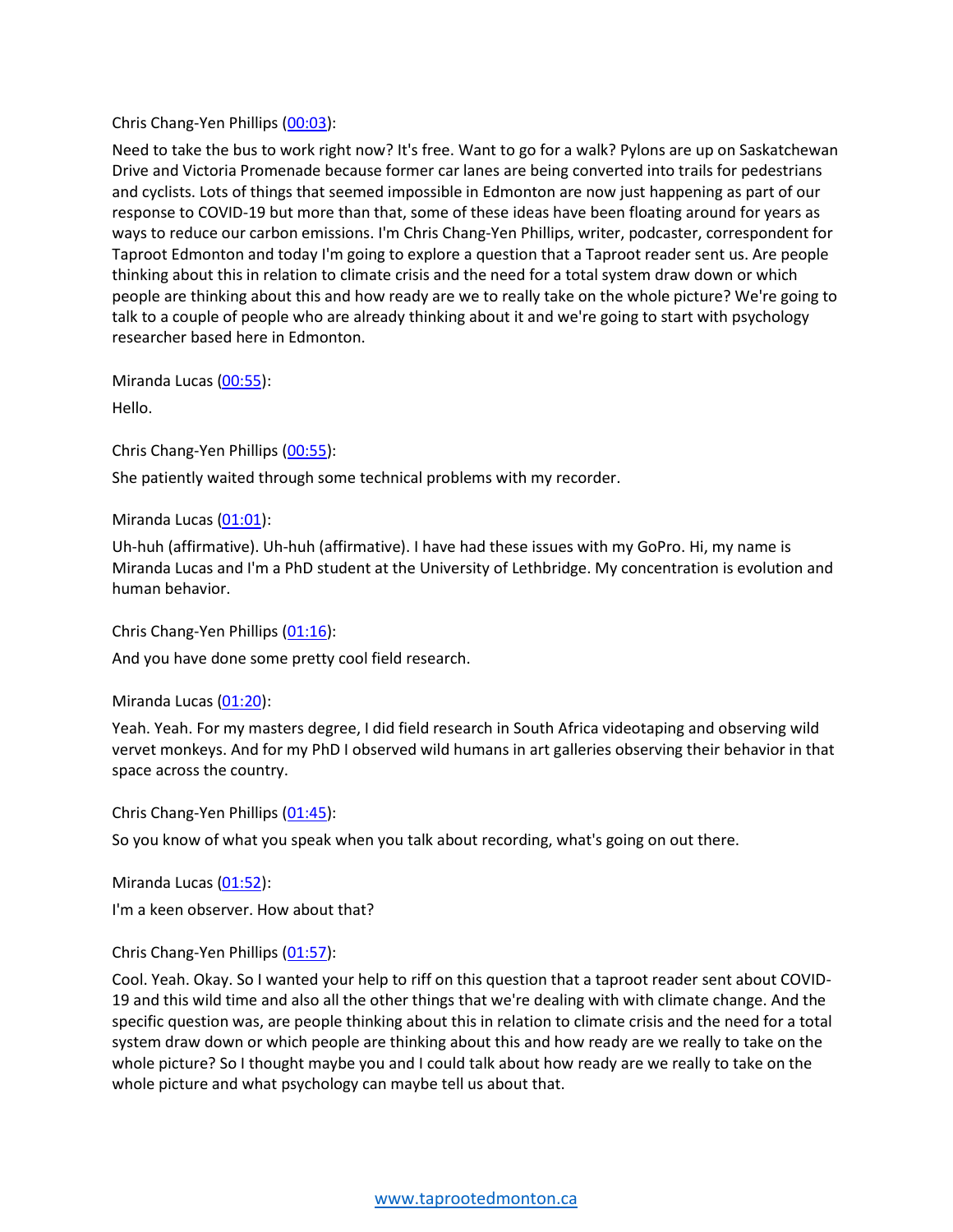#### Miranda Lucas (02:37):

Well, so I've just been kind of reading up on it a little bit more to try and answer it in a more psychologically scientific way. And I was reading about like the Keeling curve, which shows this steady increase over time of CO2 emissions in our atmosphere, carbon dioxide. So the thing is when people see that and it's just a straight line cutting the graph in half, like imagine a perfect 45 degrees just going up and up and up. It's not exponential like it is when we see the COVID graph. The problem is that when we see that steady increase graph, when we're talking about the climate change crisis is we don't see that as a crisis. We see that as a slow increase over time that's just going to continue to slowly increase. But the thing is that we're at the top of that graph. It is a crisis because emissions have never been higher than they are right now.

## Miranda Lucas (03:47):

So this interesting study that I think puts that point ... cross the T to make the point is this study came out today that says that the Southwestern United States is experiencing a mega drought and this is a once in a millennia kind of event. It's the most extreme drought they've ever experienced in the last 1,200 years. So it's major. We're at the top of it right now. So it's just interesting. It's paradoxical because we don't have that fight or flight response because when scientists are communicating the data about the climate change crisis, it just doesn't feel as immediate. It feels like this is something that we've been talking about for a long time. We know we have to do something, but that Keeling curve just continues to climb at the same rate. Whereas when we communicate about the COVID-19 crisis, the idea of something being exponential is terrifying and incredibly immediate.

## Miranda Lucas (04:54):

If you think of something doubling every single day. If I gave you a penny and then tomorrow I doubled it and then the next day I doubled it. By the end of the month you would have over a million dollars, by the end of a month. It just happens so fast. So an exponential curve is just inherently more terrifying than a straight linear curve and that has a profound impact on how we internalize the immediacy of the issue.

## Chris Chang-Yen Phillips (05:27):

Are we like biologically more tuned into exponential change? Is that what you mean? Or is it rapid change?

## Miranda Lucas (05:41):

I feel like it's rapid change is the issue. When you say biologically, that also makes me think ... We know that COVID-19, it's a biological threat. It could make me sick, it could make my mom sick. That's a very real present thing. Whereas saying, "Oh the next generation will suffer." That doesn't feel as scary. It should, but it doesn't inherently feel as scary.

## Chris Chang-Yen Phillips (06:19):

I think that the fear interacts in an interesting way with how people are deciding whether or not to wear masks right now. I just started wearing a mask when I go out and I have never before in my life worn a face mask just for going out on the street. I think part of what persuaded me to start wearing one was realizing that it's more effective for helping me not transmit something I don't know that I have then for ... It's more effective for keeping other people say for me than it is for keeping me safe from other people. When I thought about it like that and I thought about all the beautiful grandmas in my life who I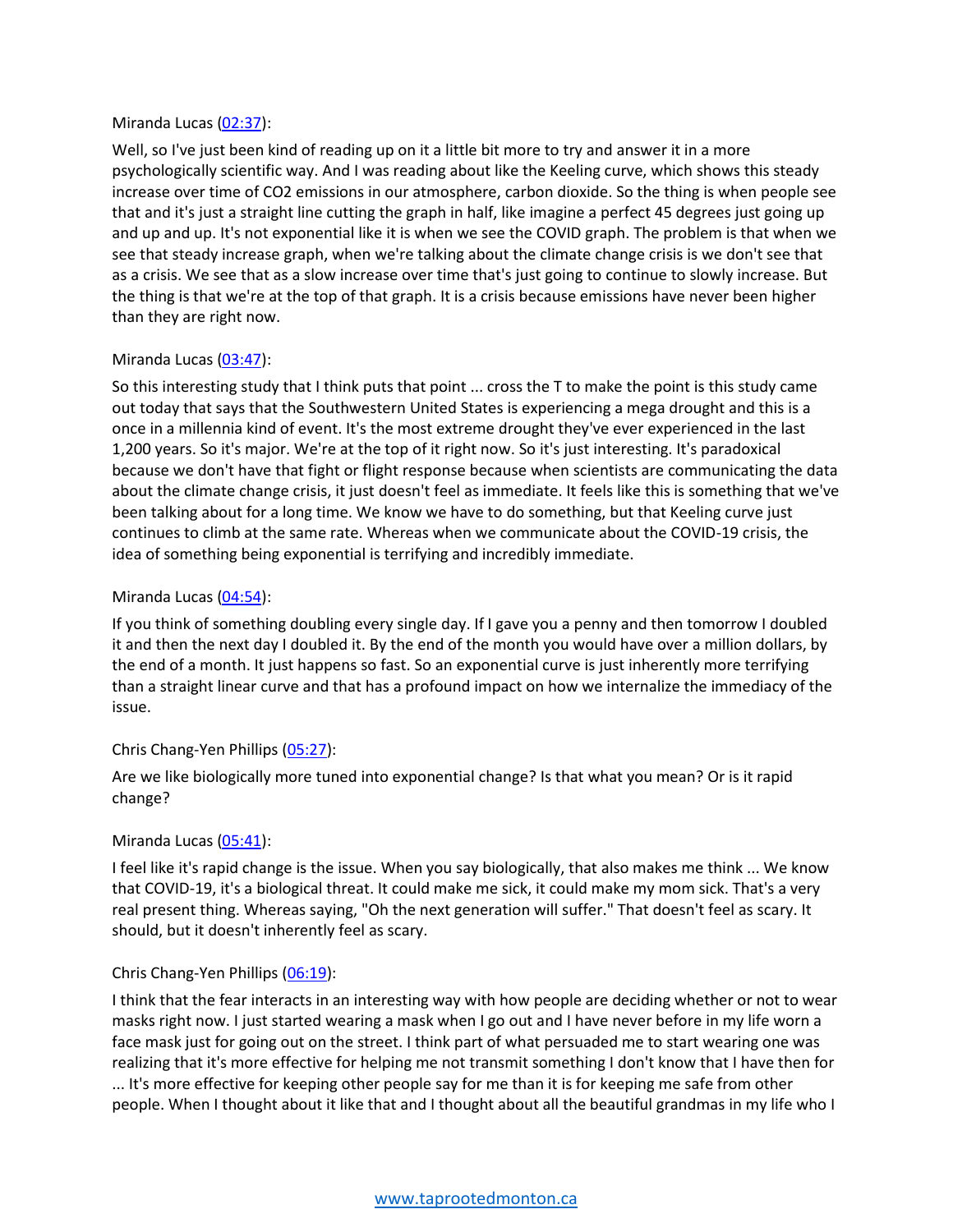might even indirectly interact with, that was one of the things that changed my mind. I think that is a fear based response of not wanting to be the person who it makes someone else's grandma's sick.

#### Miranda Lucas (07:23):

The other interesting thing about face mask wearing is that it communicates to everyone around you that you care and that you're a part of a community in the sense that you're all going through something together.

#### Chris Chang-Yen Phillips (07:38):

Climate change doesn't have as many ready symbols I think. A lot of the symbols are investments of thousands and thousands of dollars. Like getting solar panels or a Tesla car is pretty different than getting like some fabric assembled t-shirts out and sewing yourself a mask.

#### Miranda Lucas (07:59):

Yeah and I think too, the human story behind it, which is hearing who has died. We don't have those same kind of personal stories about climate change. Climate change is not affecting individual families in the same way when they are ... because they are in other parts of the world. They're just not as close to our hearts. It's more of an intellectual exercise than an emotional one.

#### Chris Chang-Yen Phillips (08:32):

Has anything surprised you about the response to COVID-19 from people in Edmonton, both as citizens and institutions?

## Miranda Lucas (08:43):

I think I think about it more in the scale of Alberta and because I'm a total nerd like graphing and trying to do predictive models myself to understand when it might be safe for my kid to go back to day-home . So doing that predictive stuff and looking at how our province is doing relative to other provinces in the country. I think we're doing really well, but it's shocking to model something that's exponential versus linear, it really is. And trying to fit those models to something that's progressing at such a rapid pace, even though we're doing a good job. It's Oh, high Lil. I was just going to say it's terrifying but ... Okay, bye Lily. Okay. See ya. But we knew this might happen.

Chris Chang-Yen Phillips (09:48):

Oh, she's a sweetie.

## Miranda Lucas (09:48):

She's very sweet. Anyway, just using the the researcher goggle tool that I have to try and know when it's safe for like my social network to broaden. Taking the advice of the government and everybody that's giving out advice, but at the same time taking the raw data and modeling it myself too.

## Chris Chang-Yen Phillips (10:17):

Is this period of lockdown and pandemic response giving you any ideas of like cognitive loopholes or psychological tricks we could use on ourselves to help us see climate change as a crisis on this scale?

Miranda Lucas (10:32):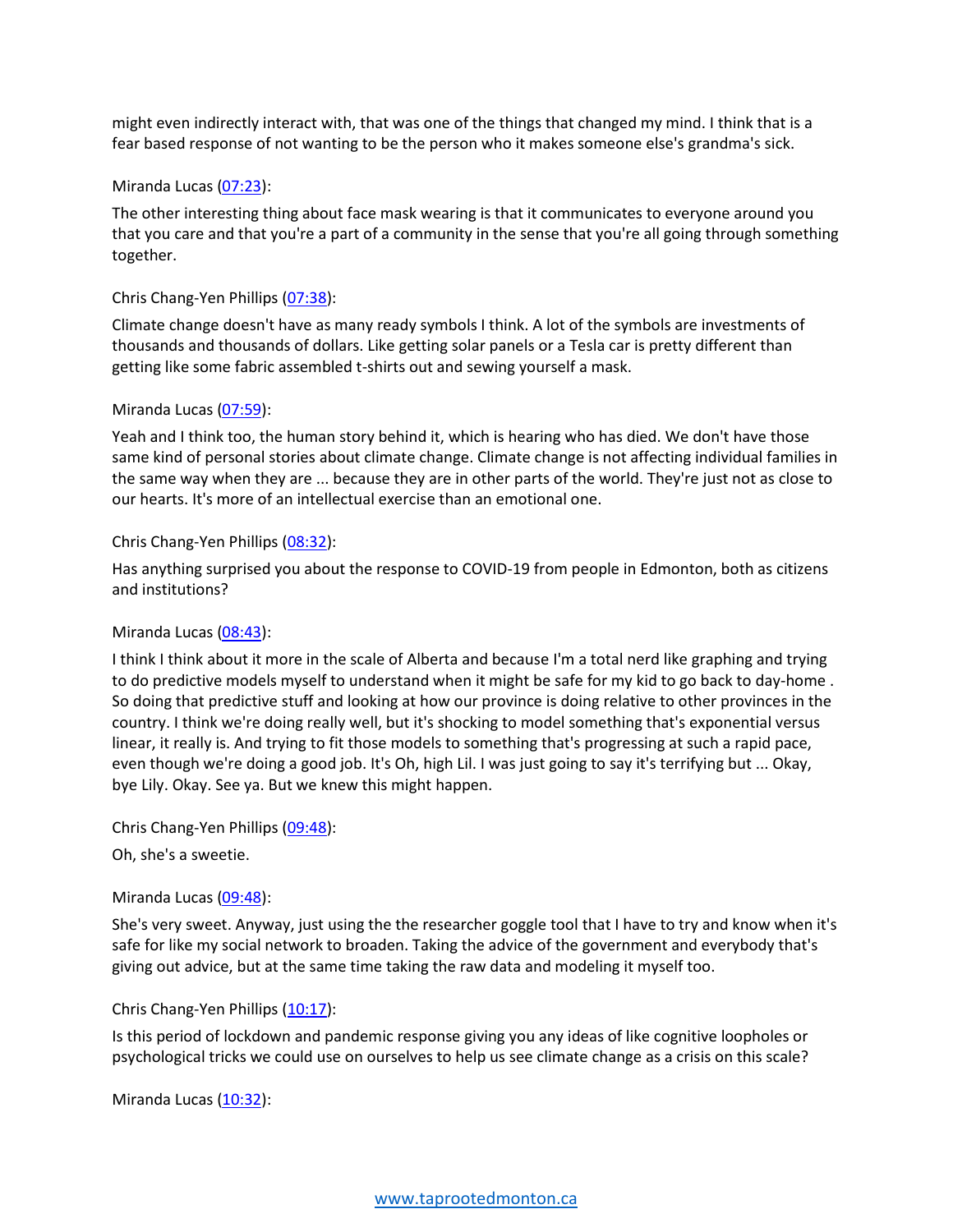I hope so. I mean it would be great to show this this climate change, this Keel curve data differently. To show it in a way now that I feel like a lot of people around me are really interested in the daily number of cases and have we reached the top of the curve, so we're to a point where it's flattening. Because that means we can go out. So suddenly we have this new language maybe to talk to people to say, " You know that feeling that feeling of when you're almost at the top of the precipice of the curve? Well, when we reach the top of this Keeling curve, we fall off. We don't level off and then slowly decrease, we fall off. There's a point where we're not going to be able to walk it back."

# Miranda Lucas  $(11:22)$ :

And that's the issue with the climate crisis. When we get to the top, we can't fix it. That's the message that's not being communicated. And it's not about, and this is another thing, it's not about buying a Tesla instead of a Mercedes. It's not about changing all the light bulbs in your house because there's data that shows that those consumer changes, although they are great, all they have done is flattened energy consumption. What we need to do is we need to reduce. That means to go down. And so maybe in order to think about it in terms of how do you give up luxuries in order to see this reduction?

## Miranda Lucas (12:18):

It's like me trying to convince my mom, "You don't need Alfredo sauce you want ... We're not going to the store just for Alfredo sauce. So there are other ways that we can do this." Do you know what I mean? I think also that, I heard this lovely Ted speaker say that technology is finally being used in a way that it was intended to. So sure, I think out of this period we'll see a lot more kids addicted to their screens. I think let's just give ourselves a little bit of wiggle room and forgive ourselves for that for right now. But also using technology to be creative and connect with people over large distances. And the thing that I'm most inspired by is seeing scientists collaborate on such a global scale in order to try to problem solve is really cool. I hope that those types of connections and seeing how quickly and easily and seamlessly and not competitively and aggressively and like, "I'm trying to one up you all the time."

## Miranda Lucas (13:42):

It's beautiful to see cooperation in such a crazy time where I think a lot of people were anticipating aggression and it turns out that that is not how we are inclined to behave. We are way more inclined to behave cooperatively to help each other and to come together.

#### Chris Chang-Yen Phillips (14:05):

That's Miranda Lucas from the University of Lethbridge and today ... Oops a phone call coming in.

Miranda Lucas  $(14:11)$ :

Hey, I thought of two things.

Chris Chang-Yen Phillips (14:13):

Okay, one sec. Let me get my recorder. Okay, [crosstalk 00:14:17].

#### Miranda Lucas (14:17):

Okay, good? Okay. So one thing was the Southwestern United States drought, the mega drought that's happening right there is 40% worse because of human caused climate change. So that's why I brought that up in particular, I forgot to mention that it was ... Sorry Lily's out of the bath now. 47% worse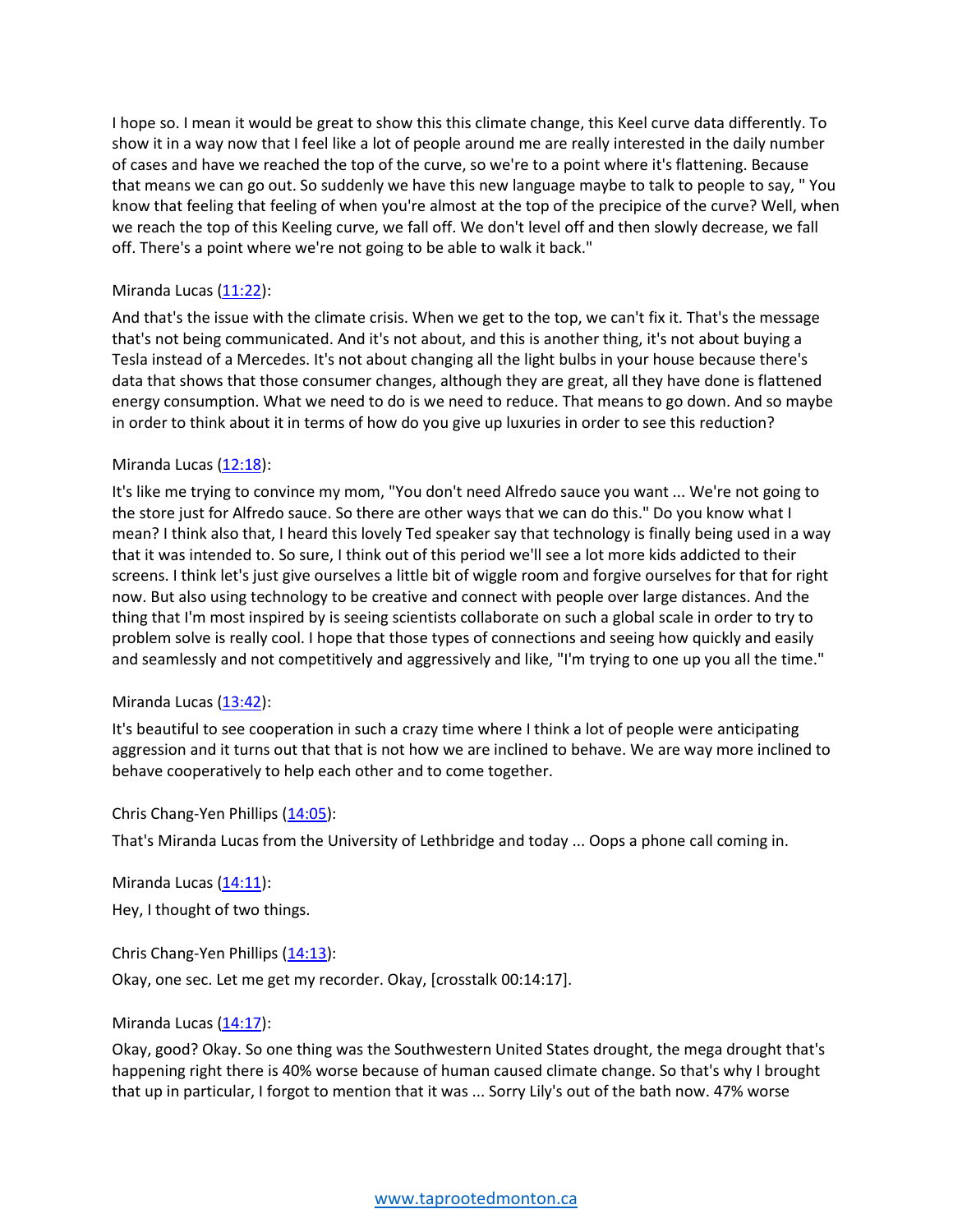because of us. And the other thing is that Lily dumped an entire bottle of bubbles, a one liter bottle of bubble bath into the bath while we were recording.

Chris Chang-Yen Phillips (14:56):

Oh my.

Miranda Lucas (15:00):

Yeah and I didn't know until she came out just smelling very intensely of lavender. You're not going outside. You're naked. No, you're not going outside. Bear, you neither. Come on guys. Anyway, I just wanted to tell you that.

Chris Chang-Yen Phillips (15:10):

Okay, bye. So next up we're going to talk to a researcher at MacEwan University who studies these kinds of mass mobilization questions. Thanks so much for making time to talk to me.

Shelley Boulianne (15:26):

Oh, no problem. I don't normally have time to do stuff like this, but I guess when you're trapped at home, new opportunities present themselves.

Chris Chang-Yen Phillips (15:37):

Yeah, that's one way of looking at it. Yeah. Yeah.

Shelley Boulianne (15:41):

Hi, my name is Shelley Boulianne. I'm an associate professor in sociology at MacEwan University. Currently I'm the board of governors research chair at MacEwan and I do research looking at media, primarily digital media, but media and civic and political engagement.

Chris Chang-Yen Phillips (16:02):

How often are you putting on your researcher goggles these days when you're watching the public response to COVID-19 and how much are you just getting through it?

Shelley Boulianne (16:12):

Well, I would say I always have my research goggles on because the area that I teach is in research and statistics. So my primary duties are of course to do research and teaching at MacEwan. And so I'm always looking through that lens.

Chris Chang-Yen Phillips (16:31):

Well tell me what you're observing. What do you think are maybe some of the parallels you can see between the mass mobilization of action around COVID-19 and around climate change?

Shelley Boulianne (16:42):

Sure. I do see some parallels between the COVID-19 citizens responses and climate change responses. A lot of these parallels relate to problems that we see around collective action. So things that we observe in terms of people trying to engage in mobilization that requires large scale engagement. So it's difficult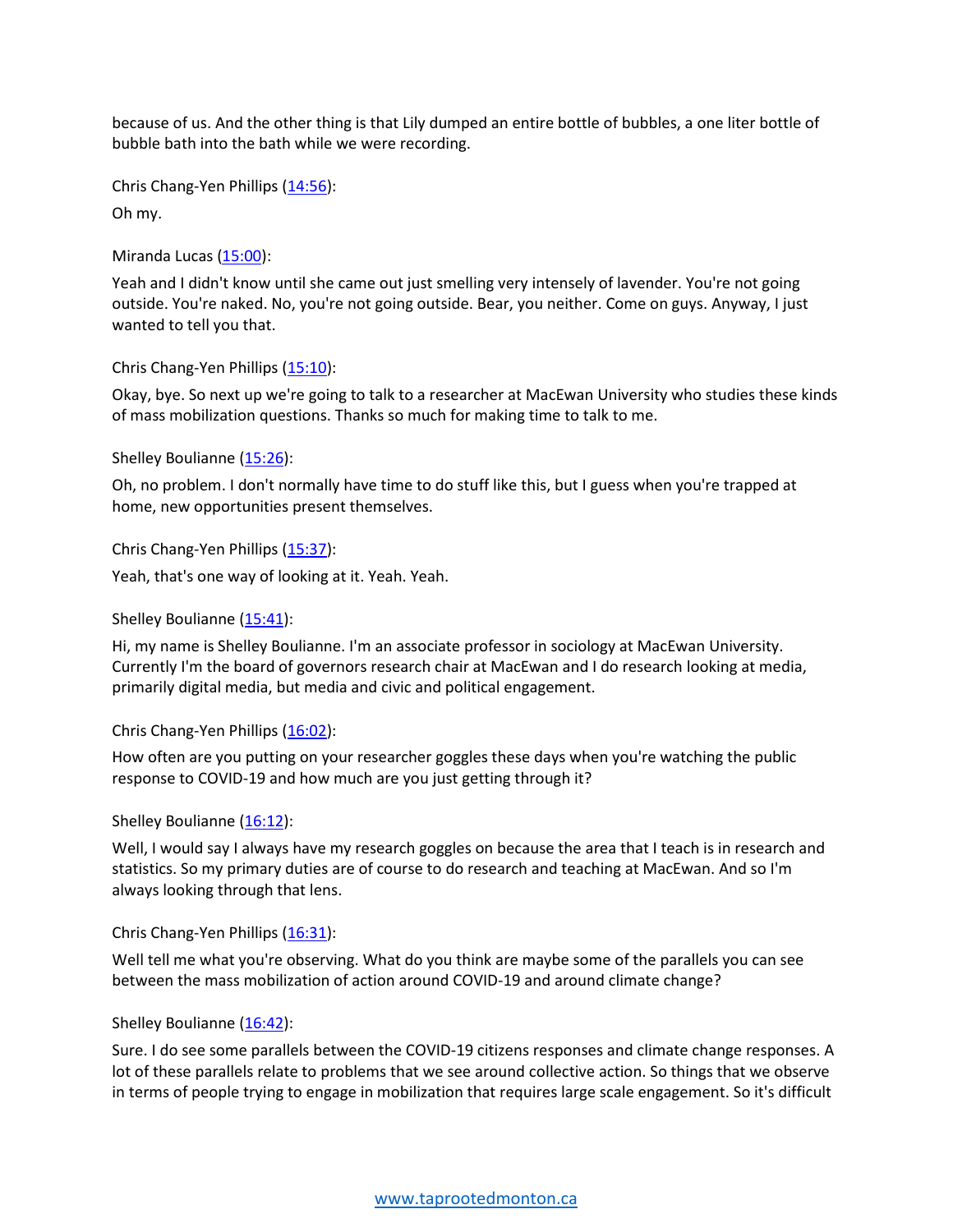to get any one person to incur the cost of an activity or the cost of participation, especially when the reward is something that everybody will enjoy. So it's considered a public good rather than an individual benefit. Basically, no one wants to make sacrifices unless they're assured that others will make the sacrifice for the common good.

#### Chris Chang-Yen Phillips (17:29):

That's interesting. Like what cues are do you think people are taking on whether other folks are making sacrifices too right now?

## Shelley Boulianne (17:39):

Sure. So I've looked at a variety of motivations for people to change their behavior. For some people it's basically this motivation to do good. We studied the civic responses to the Fort McMurray wildfire. We saw that a large part of that motivation was just people wanting to help their community members and to give back and to basically do good in their community. So for some people, they will be motivated by this idea of being a good citizen or civic duty. So they want that. And other people, they're motivated by a variety of things. So some people are highly motivated by requests from family and friends. So if your family and friends tell you to stay home or if your family and friends tell you to take the bus in relation to climate change, then we see that this is a big factor in whether or not people change their behavior. And then there's another set of people who aren't necessarily motivated by those other drivers. But they will look at political leaders or they'll look at expert advice. And we have a great expert here leading the COVID-19 response in Alberta. And so for some people, these are the motivations to change their behavior.

Chris Chang-Yen Phillips (18:57):

Taking cues from scientists and public health authorities.

Shelley Boulianne (19:03):

Exactly, yes.

Chris Chang-Yen Phillips (19:07):

What effects our trust in what those kinds of authority figures tell us?

#### Shelley Boulianne (19:19):

So well we judge the credibility of authority figures based on a variety of factors. But certainly we see in the response in Alberta, we do see that the chief medical officer is basically very highly regarded and she's doing a very good job managing the information flow and addressing citizens concerns around this pandemic. And so I think that adds to her credibility.

Chris Chang-Yen Phillips (19:48):

Is there anything you think, or what can we learn from COVID-19 about how to mobilize people to the scale of the challenge?

#### Shelley Boulianne (20:02):

Well, I think that again, coming back to these collective action problems, we have the similar challenge here, which is we need millions of people to do something in order to have an impact. And that is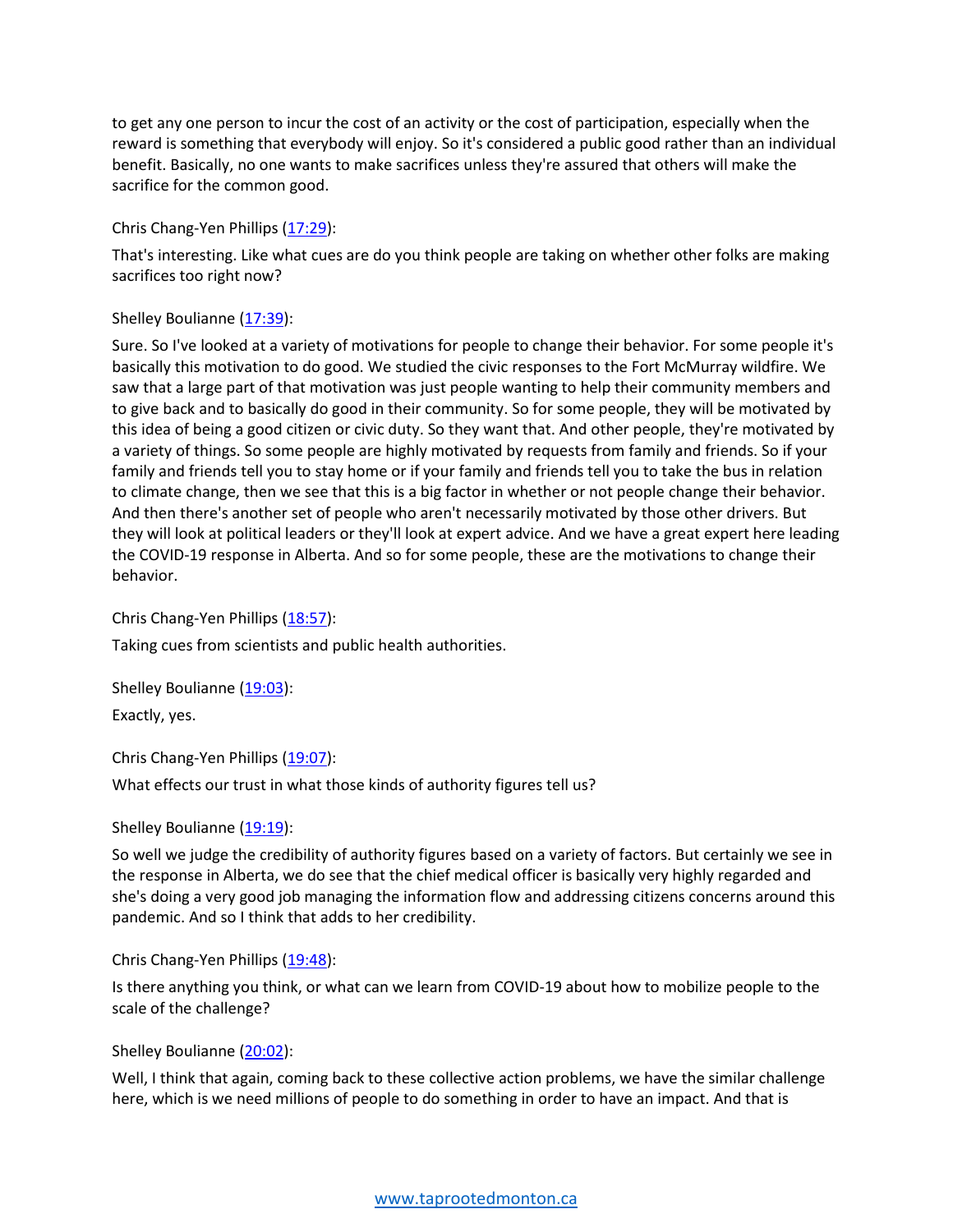certainly a challenge for people to incur costs at the individual level when we know that that impact is not a direct impact to them, but an impact on community. So we need millions of people to do something, whether that be stay home or take the bus in order to have an impact. So one of the key challenges is that we need to trust each other, that we are all going to share the cost of acting and have that burden or that sacrifice and we need to trust each other that we're going to do it. Then this is the way forward in terms of the pandemic. We all need to make that sacrifice. We need to trust that each other is going to make the sacrifice and this will contribute in the larger impact.

## Chris Chang-Yen Phillips (21:01):

In Edmonton specifically, are there any manifestations we can ... that you physically see of how seriously people are taking this in Edmonton?

# Shelley Boulianne (21:15):

Absolutely. So I'm actually in Sherwood Park. I do a lot of work with the Edmonton and I'm part of that broad metropolitan area of response. And one of the things that I've observed is people are setting up these community, very localized community groups on Facebook to help each other out, so help neighbors out. I believe this concept was ... It's an old concept, but it was revived in a Guardian piece about Canadians engaging in care mongering. So I see that and at the very local level here in Edmonton.

# Shelley Boulianne (21:50):

This response doesn't surprise me. Again, thinking about the study we did about the Fort McMurray wildfire and Edmonton's reaction to it, Edmontonians were very highly engaged and had high levels of concern around people displaced by that wildfire. And so what I see is a continuing of this pattern of Edmontonians showing that they are very, very good citizens. They take care of each other. So in relation to the COVID-19 what we're seeing is people use social media to set up these very localized groups which basically help their neighbors whether they need somebody to go out and do grocery shopping for them because they have to stay home or they're in a travel related quarantine in their home. We see that people are demonstrating their care.

## Chris Chang-Yen Phillips (22:41):

That is really lovely to hear. Also I keep thinking about it in relation to climate change and how physically distant some of the impacts of our actions are and how much harder it is to sometimes connect ourselves with someone who lives a meter above sea level in Kiribati versus someone who lives down the street. COVID-19 as a case study, is it giving you any ideas of how we might help people make those kinds of emotional connections or parallels of taking care of one another?

## Shelley Boulianne (23:28):

Sure. I mean it's easy, I think, to care for one's neighbors because you see them regularly. You can see the impact of doing good. You have that good karma with your neighbors. I think it's easy to identify and to demonstrate care when you see it face to face. I think you're right. I mean it's harder when we're talking about climate change. We know that parts of Africa are going to be severely affected by climate change and it's hard to get some people to identify with those, basically the victims of climate change and to want to do something to help them. And so again, this is where we have to go back to this idea of being good citizens and contributing our part. Even though we may not know directly those people who are going to be the worst impacted by climate change. If we think about ourselves in this global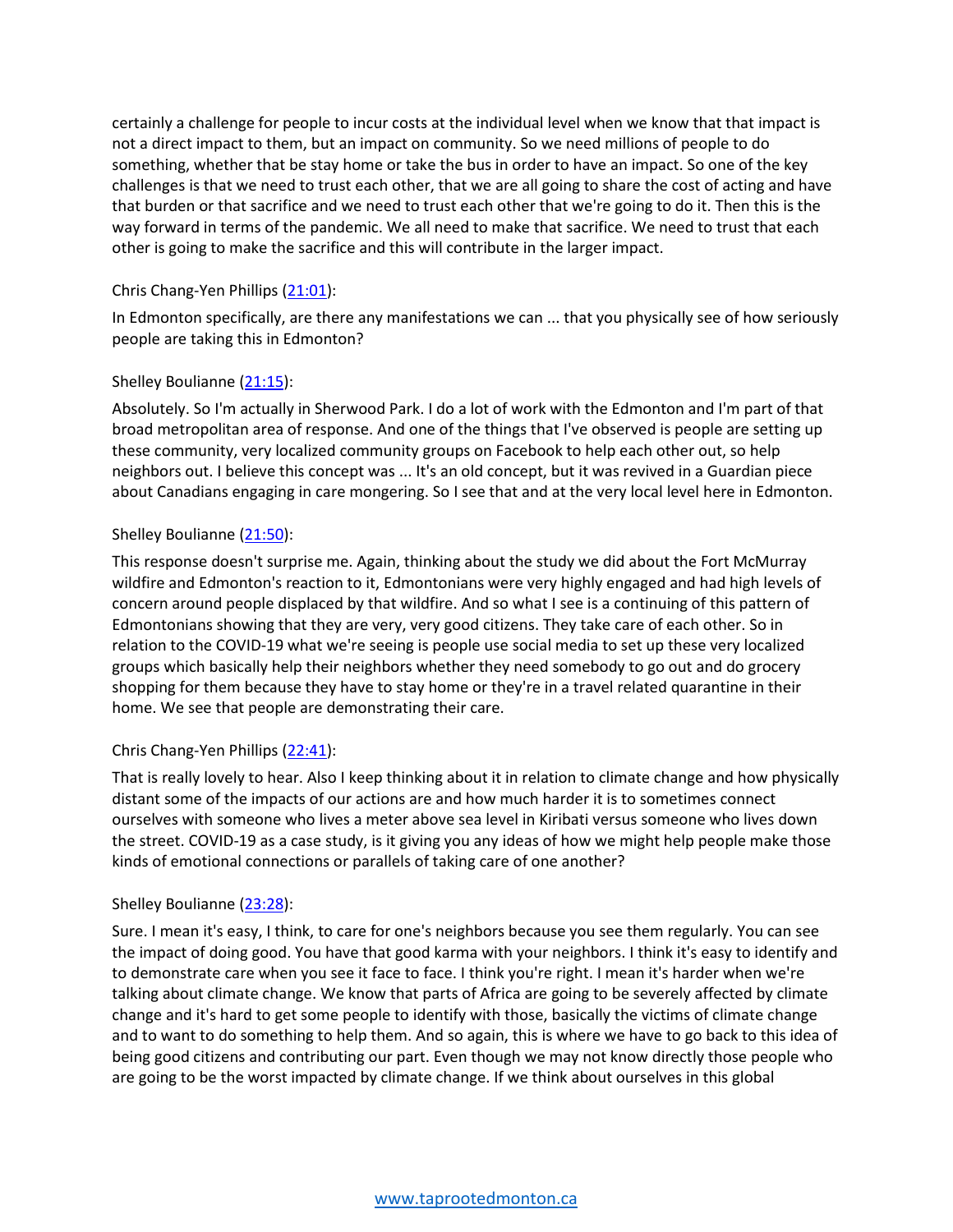community, then I think that people can be motivated to act based on this wanting to do good and seeing that we're all part of this larger global community.

#### Chris Chang-Yen Phillips (24:37):

Some of your research has, has looked at how participation in public consultations and other deliberative dialogue exercises may or may not have a lasting impact in how engaged people are politically. What does that research maybe tell you or suggest about what lasting effects public participation in COVID-19 related like public health exercises might have in how civically minded or politically engaged people will be in a lasting way?

#### Shelley Boulianne (25:14):

I think that actually we might learn from this experience. In fact, if I was trying to mobilize people to act on climate change, I might think about people's response to COVID-19 and use some of the same strategies to motivate people. Again, if the motivation is to do good, then we should jump on that bandwagon and use that to motivate people to act on climate change.

#### Shelley Boulianne (25:44):

So I think that we learned through these processes and right now people are very much community minded. They understand how we may live in a local community, but our actions have global ramifications in terms of the spread of the pandemic. We already have some of the messaging about how to stop the pandemic and some of these messaging about how to limit the spread are also tactics that would work to limit climate change. So things like restricting air travel, thinking about energy consumption, all of these things can be mobilized in terms of trying to address climate change. So again, if I was part of that movement to try to get people to act on climate change, I would definitely learn from COVID-19 and see what's working and not working in that respect.

## Chris Chang-Yen Phillips (26:38):

All right. Is there anything else that you wanted to share with me?

#### Shelley Boulianne (26:43):

No, again, I just have this message that I've seen it before in the local studies that we've done in Edmonton. Again, the one you mentioned with the climate change and getting people involved in consultation. I'm just always impressed by Edmonton as a standout community in Alberta in terms of caring about others, but also their ability to take action and to do what's good, what the civic good is.

#### Chris Chang-Yen Phillips (27:09):

That was Shelley Boulianne from MacEwan University. We may be a city where people want to pitch in and support each other, but we're also the capital of a province whose economy is utterly dependent on oil. Right now we've got a provincial government with a laser focus on supporting the oil industry. So how much room is there to learn from COVID-19 and take this opportunity to draw down on our emissions in Edmonton?

Chad Park (27:33):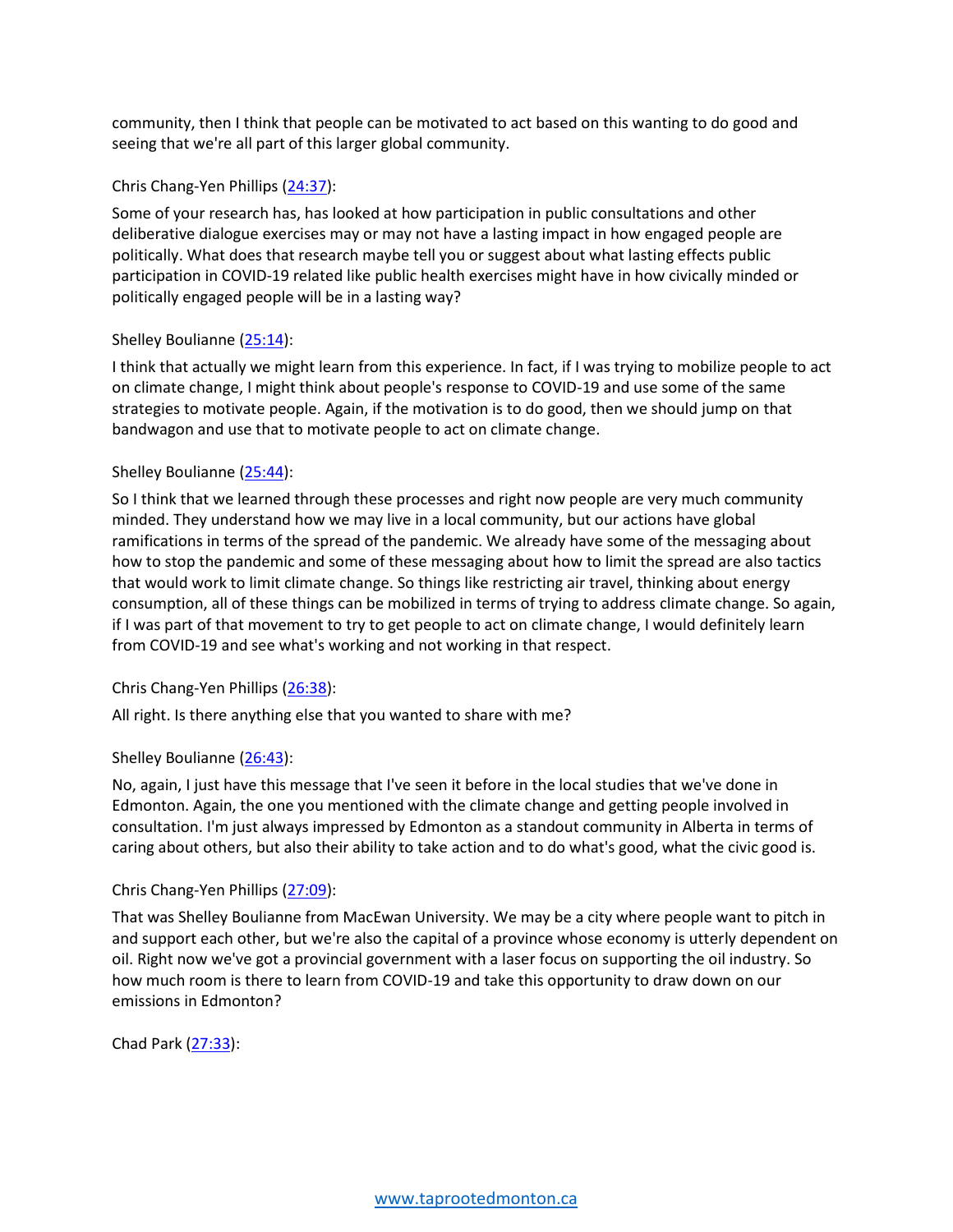You do hear people saying, "Well look, when we slow down the economy, like we are now that that is good for the climate, for our efforts to adjust climate change." Personally I don't view it that way and I actually don't think most people view it that way.

## Chris Chang-Yen Phillips (27:49):

This is Chad Park, lead animator with Energy Futures Lab. Chad works with businesses and communities in Canada to help them focus on sustainability and he is definitely not someone who's thrilled with why our greenhouse gas emissions have temporarily dipped.

#### Chad Park (28:03):

Even if there's a sort of temporary reduction or slowing of the pace of our emissions right now because of the economy that doesn't inherently change the dynamics and the structure and the trajectory of our current economy. So that's why I think it's important that we not frame this as we need to slow our economy down like we're doing right now. Rather, it's more like we need to find the opportunities that will position us well for a low carbon emissions future and to be successful economically in that future.

#### Chris Chang-Yen Phillips (28:41):

We talked about the unique feeling of everybody being focused on COVID-19 right now. It's weird to be in a time where it feels like everyone is focused on one issue.

#### Chad Park (28:50):

That's right. Yeah and the other thing is that the response involves everyone. It's one thing to all be paying attention to one issue, but also we're all forced to change our daily patterns and our frames of reference and so on altogether, which is ... Yeah, I guess that's why everyone's referring to it as very unprecedented.

#### Chris Chang-Yen Phillips (29:18):

Is that gap in collective focus and attention and work, how optimistic are you that that is something that will carry you through to climate challenges?

#### Chad Park (29:34):

I am hopeful. I think, I mean even before the COVID-19 crisis, I think we're a rising consciousness about the need to address climate change. At the same time we also saw a lot of polarization on these issues, energy and climate issues and kind of intersections among them. So it's interesting because in our work with the Energy Futures Lab, we found pre-COVID that polarization is actually one of the biggest barriers to progress. And interestingly, it was also one of the things that most people could agree on, even though a lot of people disagree on the details of what should happen and so on. Most people, no matter what kind of viewpoint they're advocating are frustrated with how polarized things have gotten on that issue. Because no matter objective you're trying to achieve the fact that things are so polarized makes it hard to achieve that objective.

#### Chad Park (30:41):

So we found that that was actually a useful way to get really diverse people together to talk about it. So I think their COVID crisis means that that polarization isn't as front and center right now on climate and energy issues, but I still think it's very much below the surface. And what the COVID crisis has shown is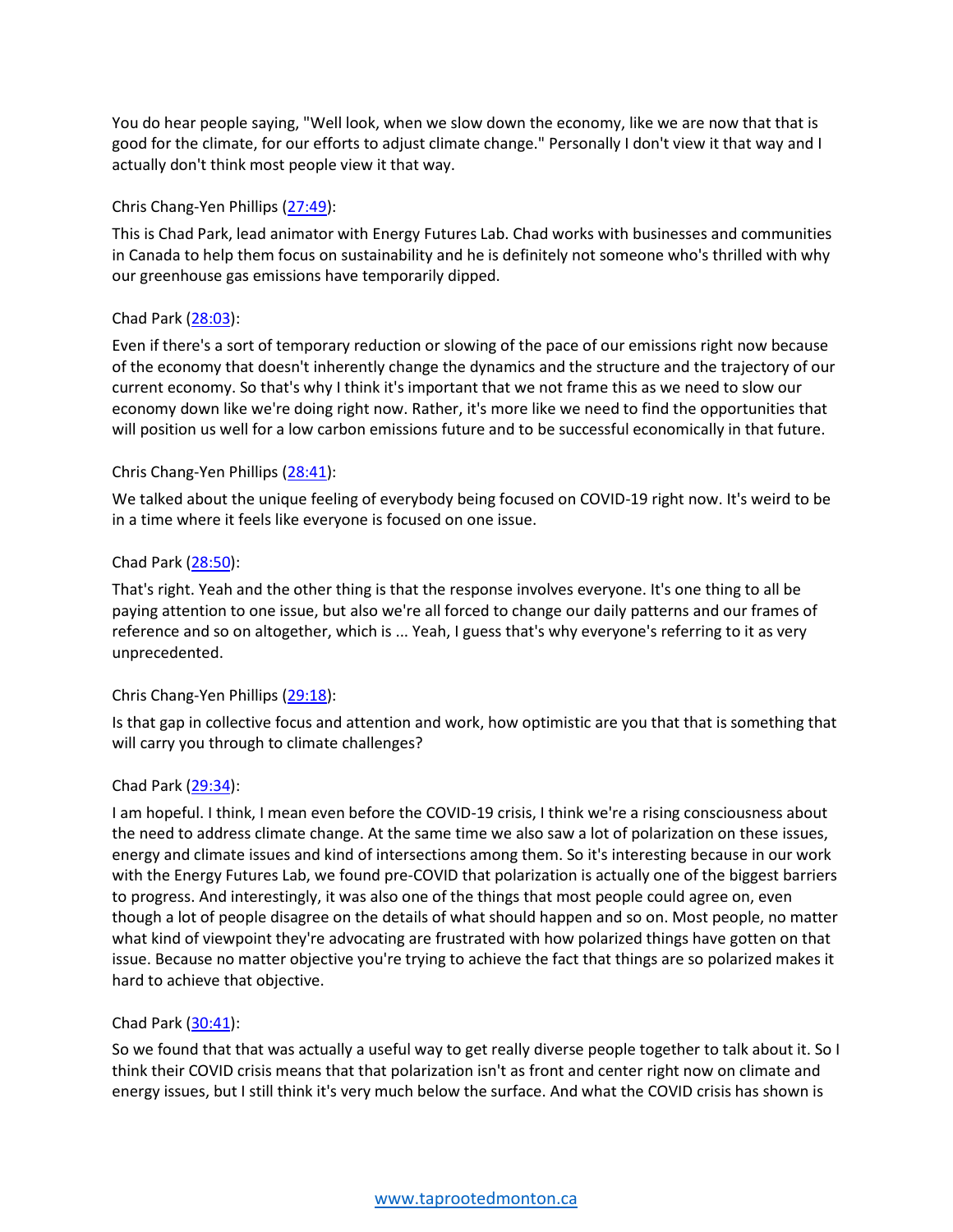that it's possible to rally people on a grander scale to the challenges. So in that sense, I'm hopeful. I'm also conscious of the fact that all the challenges associated with climate change have not gone away, even if they are not as front and center right now in the last few weeks.

## Chris Chang-Yen Phillips (31:33):

We're in such a complicated situation in Alberta right now. Provincially, our oil and gas production is about half of our greenhouse gas emissions right now, but also that sector has been hit really hard both by the COVID-19 crisis and the drop in the price of oil. How does this affect your vision maybe of what a post-COVID-19 plan should be for Alberta to draw down our emissions?

## Chad Park (32:05):

Yeah, one of the other things that we have found all the way along is that everyone wants to be part of the solution and it's natural for people to react defensively if they feel they're being accused of her painted as being part of the problem. So I think a lot of the reaction in Alberta is I guess is against let's say more aggressive climate policy and action stems from that and a fear of what it might mean for the future. For example, the industry and so on. Whereas in our work, what we've found is that we've got lots of people from oil and gas that are part of the Energy Futures Lab and are knowledgeable and are engaged in being part of the solution. And that's part of the story that doesn't get told as much when it's painted as in either or, yes or no. You either support oil and gas or you support action on climate change.

# Chad Park (33:16):

So I think this situation we're in now is just more urgent evidence of the need to take a future focused lens to the decisions we're making in the short term. In that sense, that doesn't mean we need to choose something. It doesn't mean only that we need to choose something other than oil and gas to focus on it. It partly means that we can ... We need to reimagine and think about what could be the role of oil and gas in the transition to a low carbon emissions future. There's lots of work happening in the province on, that, on just a different set of priorities and initiatives that uses best of our ... that industry of those resources and so on and uses all that to develop new opportunities and new industries.

## Chad Park (34:13):

I feel that the COVID-19 crisis has actually opened the door wider and sort of opened people's gaze a little wider to both the urgency but also the opportunity of a kind of different thinking and new ideas in that sense.

## Chris Chang-Yen Phillips (34:30):

There's an interesting window here where provincial and federal governments are both trying to decide how to spend stimulus dollars and what industries to spend them on. You've co written a piece about ideas for our economic recovery. This piece was written about a month ago. So you talked about ideas like investing in hydrogen and geothermal and a couple of other industries. What signs are you seeing of where those stimulus dollars are going in Alberta?

# Chad Park (35:05):

Well, I mean just last week we of course heard from the federal government about the support for cleaning up the oil Wells and the investment in methane emissions reduction. So that I think was a good example of that. The article that we wrote described opportunity area at five different opportunity areas